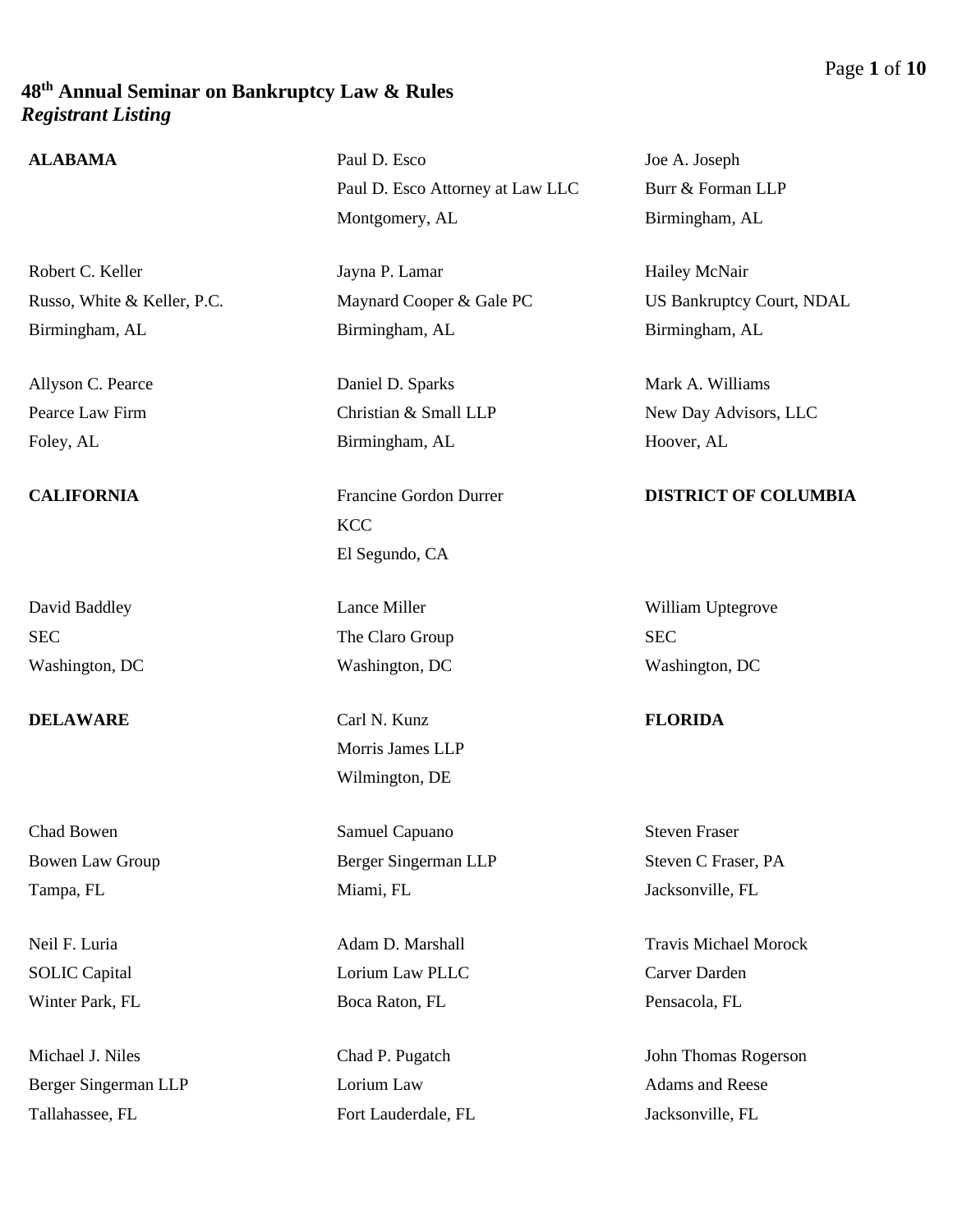Robert S. Rushing Carver Darden Pensacola, FL

Paul Alexander Miller & Martin PLLC Atlanta, GA

Aaron Anglin Jones & Walden LLC Atlanta, GA

Gary A. Barnes Baker Donelson Atlanta, GA

Andrew Bekker Riveron Atlanta, GA

Kennedy Bodnarek U.S. Bankruptcy Court, NDGA Atlanta, GA

Eric J. Breithaupt Stites & Harbison, PLLC Atlanta, GA

Michael Burrow Burrow & Associates, LLC Duluth, GA

Mandy K. Campbell Melissa J. Davey, Ch. 13 Trustee Atlanta, GA

Oliver Zurbel BMC Group Miami, FL

Evan M. Altman Evan M. Altman, Attorney at Law Atlanta, GA

Thomas E. Austin Thomas E. Austin, Jr., LLC Atlanta, GA

Bryan Bates Parker Hudson Rainer & Dobbs LLP Atlanta, GA

Ron C. Bingham, II Adams and Reese LLP Atlanta, GA

Virginia B. Bogue Kaplan, Bogue & Cooper, P.C. Atlanta, GA

Heather Brown Brown Law, LLC Roswell, GA

Irene Byela B. Riley Advisory Services Atlanta, GA

Quentin R. Carr The Carr Law Group Gainesville, GA

### **GEORGIA**

Eric W. Anderson Parker Hudson Rainer & Dobbs LLP Atlanta, GA

Britney K. Baker King & Spalding LLP Atlanta, GA

Brooke Leigh Bean King & Spalding LLP Atlanta, GA

Craig Black The Craig Black Law Firm LLC Atlanta, GA

Maxwell Bowen Robl Law Group, LLC Tucker, GA

Stanley Gene Browning Office of Chief Counsel, IRS Atlanta, GA

Brian Cahn Brian R. Cahn & Associates, LLC Cartersville, GA

Thomas Alec Chappell U.S. Bankruptcy Court, SDGA Savannah, GA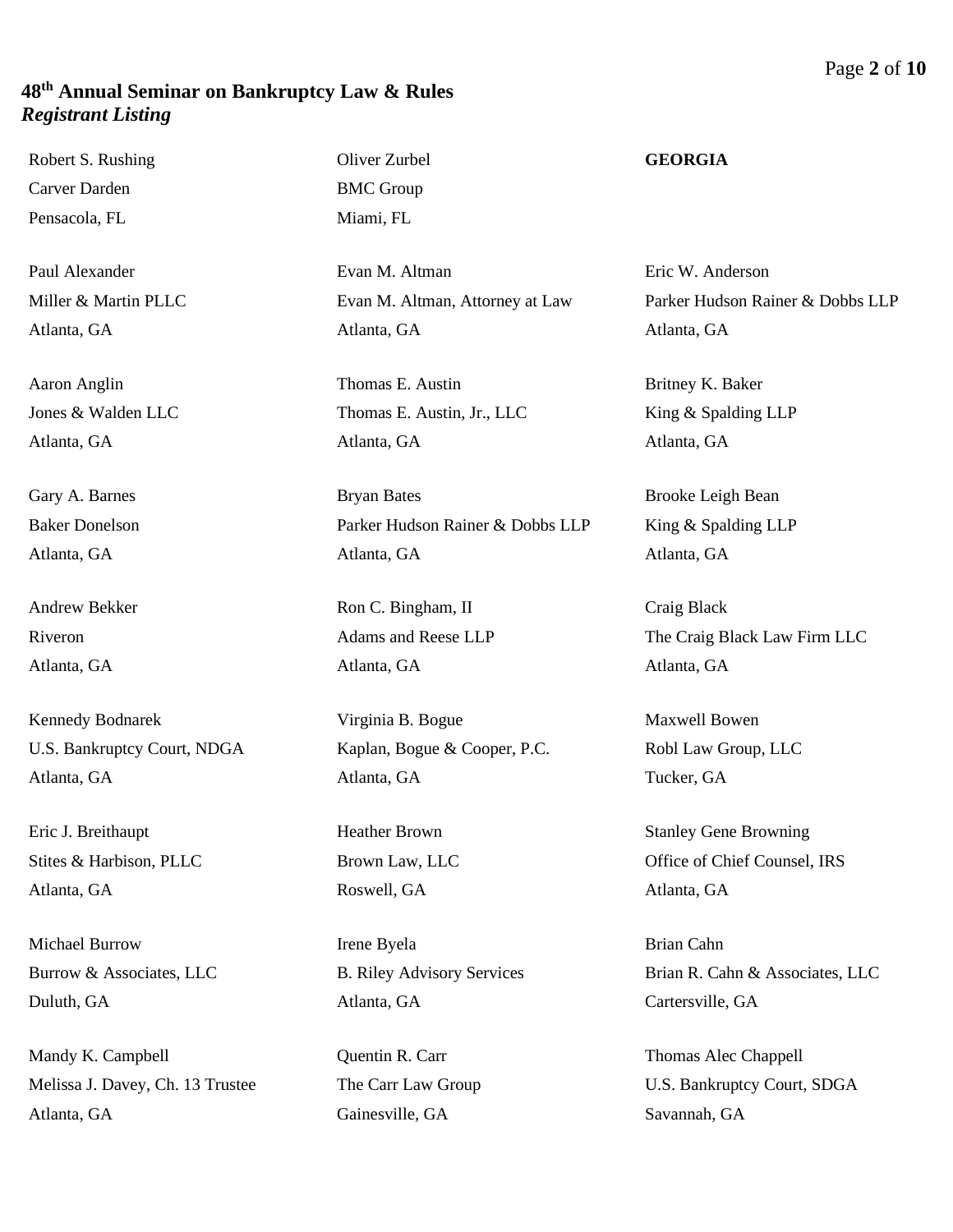Charles Moses Clapp Law Offices of Charles Clapp Atlanta, GA

Tim Colletti Baker Donelson Atlanta, GA

Melissa J. Davey Melissa J. Davey, Ch. 13 Trustee Atlanta, GA

Jessica Douglas Clark and Washington, PC Atlanta, GA

Bill DuPre Miller & Martin PLLC Atlanta, GA

Rodney L. Eason The Eason Law Firm College Park, GA

Jeff B. Ellman Jones Day Atlanta, GA

Daniel Flinn Alston & Bird LLP Atlanta, GA

Narendra Ganti FTI Consulting Atlanta, GA

Jonathan D. Clements Kelley & Clements LLP Gainesville, GA

Dennis J. Connolly Alston & Bird LLP Atlanta, GA

Brian Michael Deitz Law Office of Jeffrey B. Kelly Rome, GA

Kirk Douglas Newpoint Advisors Corporation Powder Springs, GA

Erich N. Durlacher Burr & Forman LLP Atlanta, GA

Jonathan Edwards Synovus Bank Atlanta, GA

Alex Estroff Alston & Bird Atlanta, GA

Michael Fuqua B. Riley Advisory Services Atlanta, GA

Will Geer Geer Law Group, LLC Atlanta, GA

Chris Coleman Alston & Bird Atlanta, GA

Edward F. Danowitz Danowitz Legal, PC Marietta, GA

C. Edward Dobbs Parker Hudson Rainer & Dobbs Atlanta, GA

Lauren Drayton The Semrad Law Firm, LLC Atlanta, GA

John Dyer Greenberg Traurig LLP Atlanta, GA

Adam Elliott Ekbom U.S. Bankruptcy Court MDGA Macon, GA

Ian Falcone The Falcone Law Firm Marietta, GA

Kathleen G. Furr Baker Donelson Atlanta, GA

Jamie L. Gingold Gingold & Gingold LLC Atlanta, GA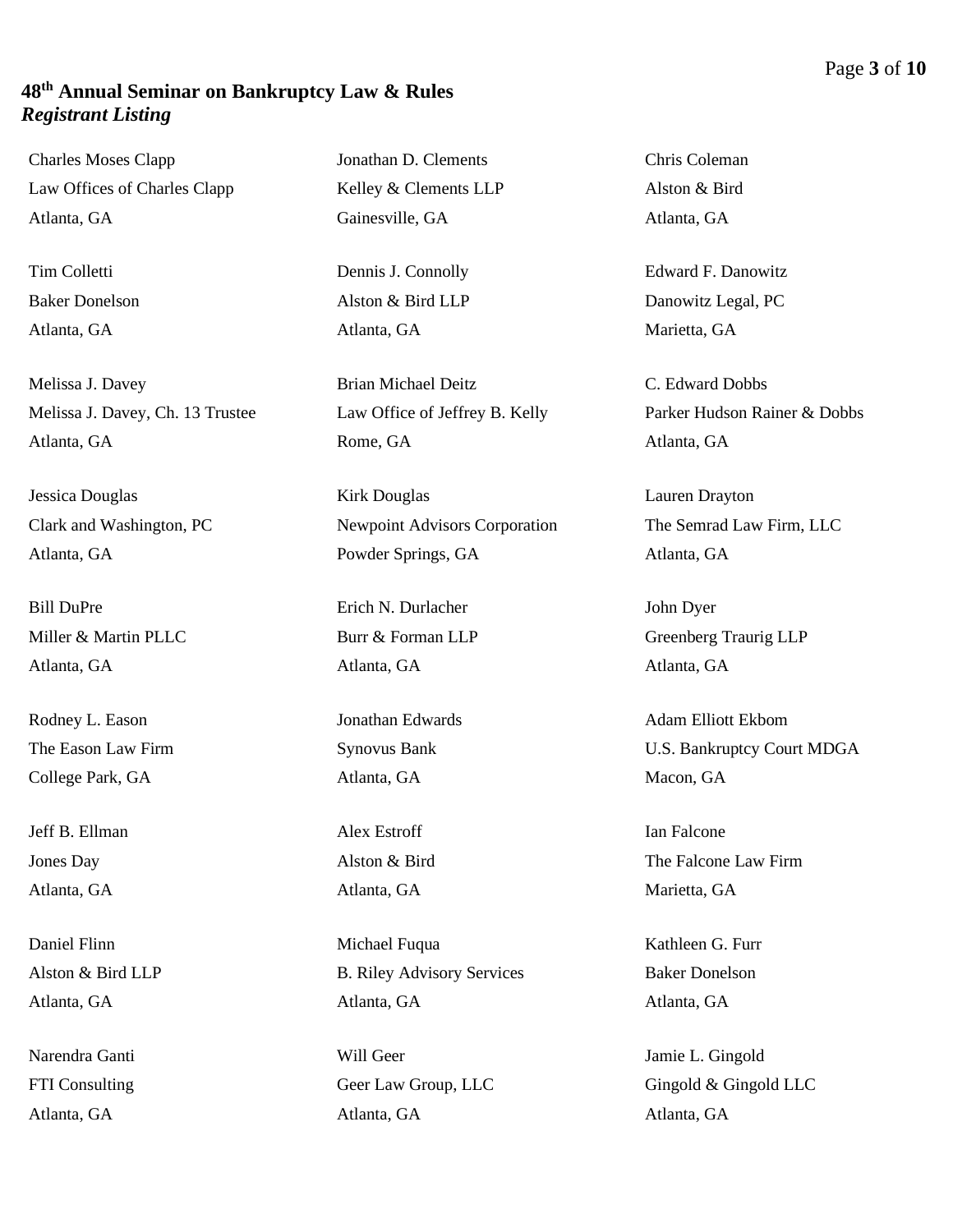Marshall Glade B. Riley Advisory Services Atlanta, GA

Gwendolyn J. Godfrey Polsinelli PC Atlanta, GA

Victoria Barbino Grantham United States Bankruptcy Court Columbus, GA

Beth Anne Harrill United States Bankruptcy Court Atlanta, GA

Todd E. Hennings Macey, Wilensky & Hennings LLP Sandy Springs, GA

Katherine Hill Hicks Hill, LLC Marietta, GA

Rebecca F. Howington Foshee Law Firm, LLC Milledgeville, GA

John Franklin Isbell Law Offices of John F. Isbell LLC Atlanta, GA

David W. Johnson Hurtt & Johnson, LLC Dalton, GA

Megan A. Glimmerveen Emmett L. Goodman, Jr. LLC Macon, GA

Emmett L. Goodman Emmett L. Goodman, Jr. LLC Macon, GA

Albert Guthrie Edward Safir, Ch. 13 Trustee Atlanta, GA

Rick Haughey Riveron Atlanta, GA

Darren K. Hensley United States Bankruptcy Court Atlanta, GA

Sadelia Hobbs Mercer University School of Law Macon, GA

Anna M. Humnicky Small Herrin, LLP Atlanta, GA

Alena Ivanov Emory University School of Law Atlanta, GA

Sherry Lynn Johnson Law Office of Sherry L Johnson Macon, GA

Jessi Caroline Glover Law Office of Jeffrey B. Kelly Rome, GA

Leanne Gould Gould Consulting Services Atlanta, GA

Greg Hagood SOLIC Capital Advisors Atlanta, GA

Greg Hays Hays Financial Consulting, LLC Atlanta, GA

Brent W. Herrin Small Herrin, LLP Atlanta, GA

Brandon Honsalek Honsalek Law, LLC Grayson, GA

Michael D. Hurtt Hurtt & Johnson, LLC Dalton, GA

W. Douglas Jacobson Law Offices of Douglas Jacobson, LLC Alpharetta, GA

Leon S. Jones Jones & Walden, LLC Atlanta, GA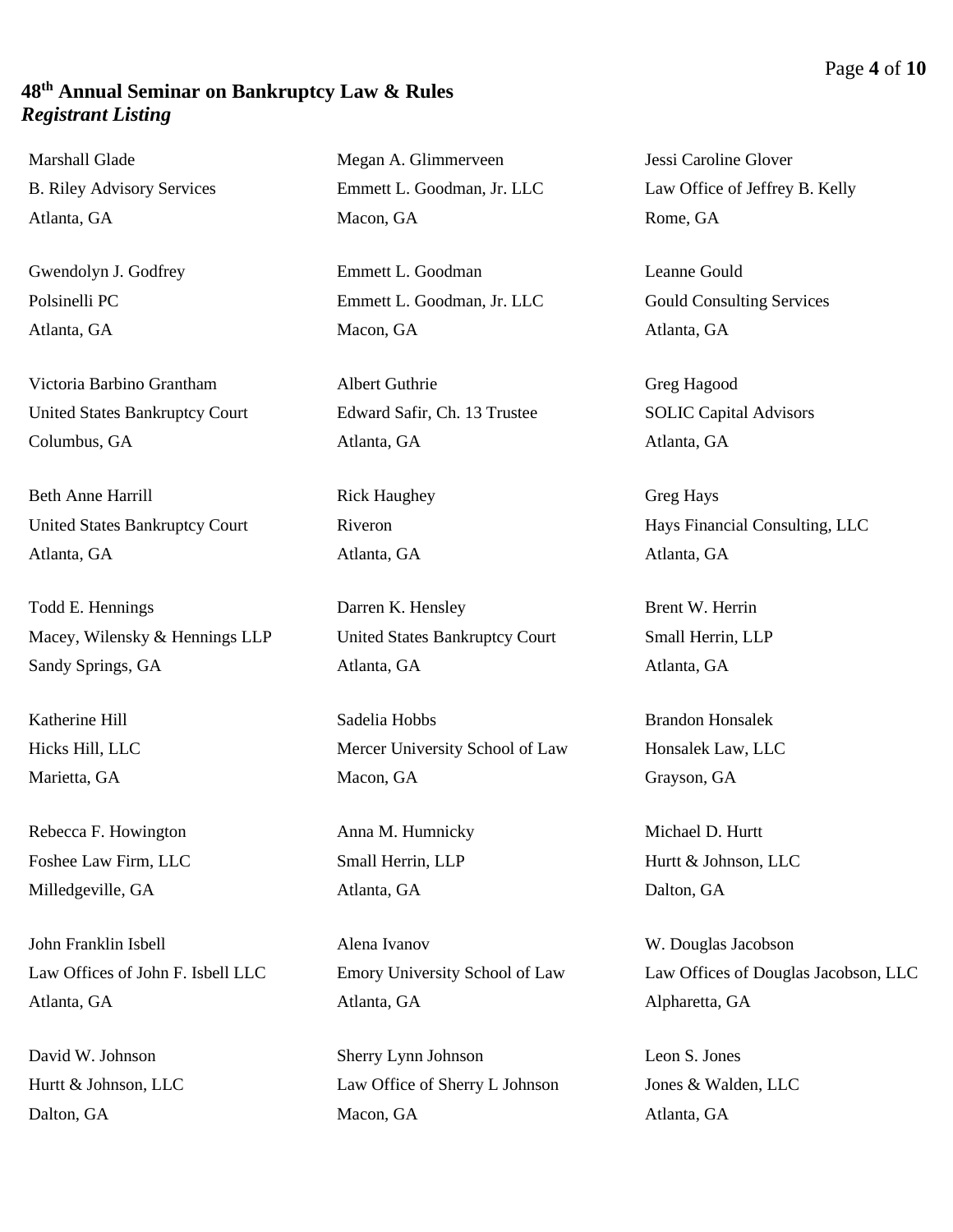Jonathan W. Jordan King & Spalding LLP Atlanta, GA

Benjamin R. Keck Rountree, Leitman & Klein, LLC Atlanta, GA

George Marshall Kent, Jr. Fox Rothschild LLP Atlanta, GA

Brandi L. Kirkland Office of the Chapter 13 Trustee Atlanta, GA

Anne Krache United States Bankruptcy Court Atlanta, GA

Franklind Davis Lea Tactical Financial Consulting, LLC Alpharetta, GA

Matthew W. Levin Scroggins & Williamson, P.C. Atlanta, GA

Kelsey Alexandra Makeever Melissa J. Davey, Ch. 13 Trustee Atlanta, GA

Theo Davis Mann Mann & Wooldridge, P.C. Newnan, GA

Alaina Joseph Joseph & Baker LLC Atlanta, GA

Charles N. Kelley Kelley & Clements LLP Gainesville, GA

James Hayden Kepner Scroggins & Williamson, P.C. Atlanta, GA

Kelly Brashear Kitchens Claeys, McElroy-Magruder & Kitchens Augusta, GA

David Kurzweil Greenberg Traurig LLP Atlanta, GA

Craig B. Lefkoff Lefkoff, Rubin, Gleason, Russo & Williams Atlanta, GA Alfred S. Lurey Kilpatrick Townsend & Stockton LLP Atlanta, GA

Mark M. Maloney King & Spalding LLP Atlanta, GA

Taylor Schlairet Mansell Melissa J. Davey, Ch. 13 Trustee Atlanta, GA

W. Austin Jowers King & Spalding Atlanta, GA

Jeffrey Branan Kelly Law Office of Jeffrey B. Kelly Rome, GA

Anjali Khosla Rubin Lublin, LLC Peachtree Corners, GA

Benjamin S. Klehr Small Herrin, LLP Atlanta, GA

Madeleine Kvalheim US Bankruptcy Court, ND GA Atlanta, GA

John Michael Levengood Law Office of J. Michael Levengood, LLC Lawrenceville, GA

Angela McElroy Magruder Claeys McElroy Magruder & Kitchens Augusta, GA

Richard B. Maner Richard B Maner PC Atlanta, GA

Mark S. Marani Cohen Pollock Merlin Turner, PC Atlanta, GA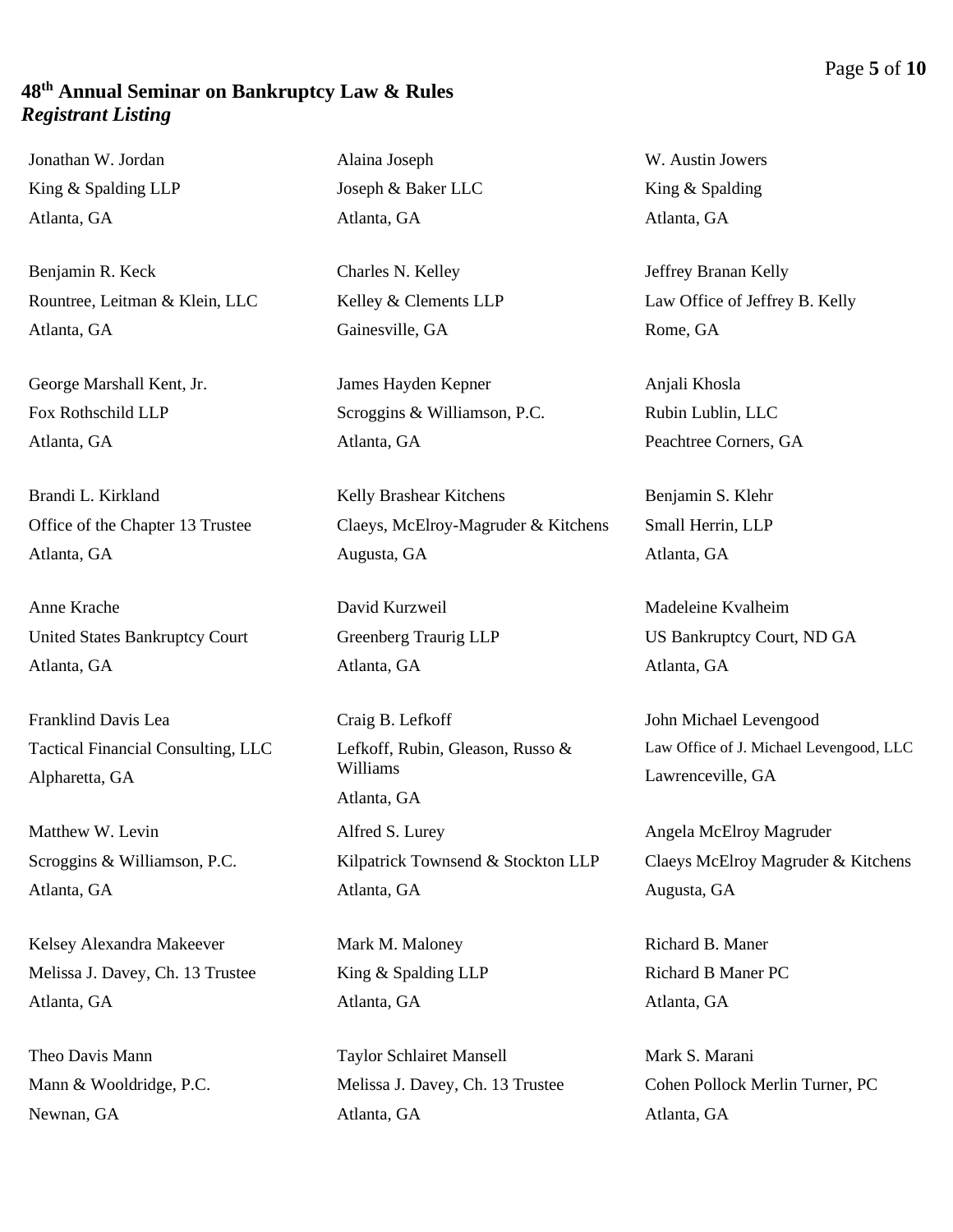Paul Reece Marr Paul Reece Marr, P.C. Marietta, GA

Allison McGregor U.S. Bankruptcy Court, NDGA Atlanta, GA

David E. Mullis Hall & Mullis, P.C. Valdosta, GA

Laura Nix Roswell, GA

Tamara Miles Ogier Ogier, Rothschild & Rosenfeld, P.C. Decatur, GA

W. Russell Patterson, Jr. Ragsdale, Beals, Seigler, Patterson, & Gray, LLP

Atlanta, GA

Thomas Powell PHRD

Atlanta, GA

Sarah Primrose King & Spalding LLP Atlanta, GA

Ashley R. Ray Scroggins & Williamson, P.C. Atlanta, GA

Gary W. Marsh Troutman Pepper Atlanta, GA

Byron Meredith O. Byron Meredith III, Ch. 13 Trustee Savannah, GA

G. Frank Nason Lamberth, Cifelli, Ellis & Nason Atlanta, GA

Raoul Nowitz SOLIC Capital Advisors Atlanta, GA

Carrie Oxendine Berry & Associates Atlanta, GA

Joe Pegnia B. Riley Advisory Services Atlanta, GA

Caitlyn A. Powers Rountree Leitman & Klein, LLC Atlanta, GA

Thomas E. Raines Law Offices of Thomas E. Raines PC Duluth, GA

Darius Reese The Semrad Law Firm Atlanta, GA

Tom McClendon Jones & Walden LLC Atlanta, GA

Ciro Mestres McCalla Raymer Leibert Pierce LLC Roswell, GA

Amber Nickell U.S. Bankruptcy Court Atlanta, GA

Kevin O'Brien King & Spalding LLP Atlanta, GA

Bobby Shane Palmer The Semrad Law Firm Atlanta, GA

Matthew Petrie Greenberg Traurig, LLP Atlanta, GA

Steven Prager B. Riley Advisory Services Atlanta, GA

James S. Rankin, Jr. Rankin Law LLC Atlanta, GA

William Reily King & Spalding LLP Atlanta, GA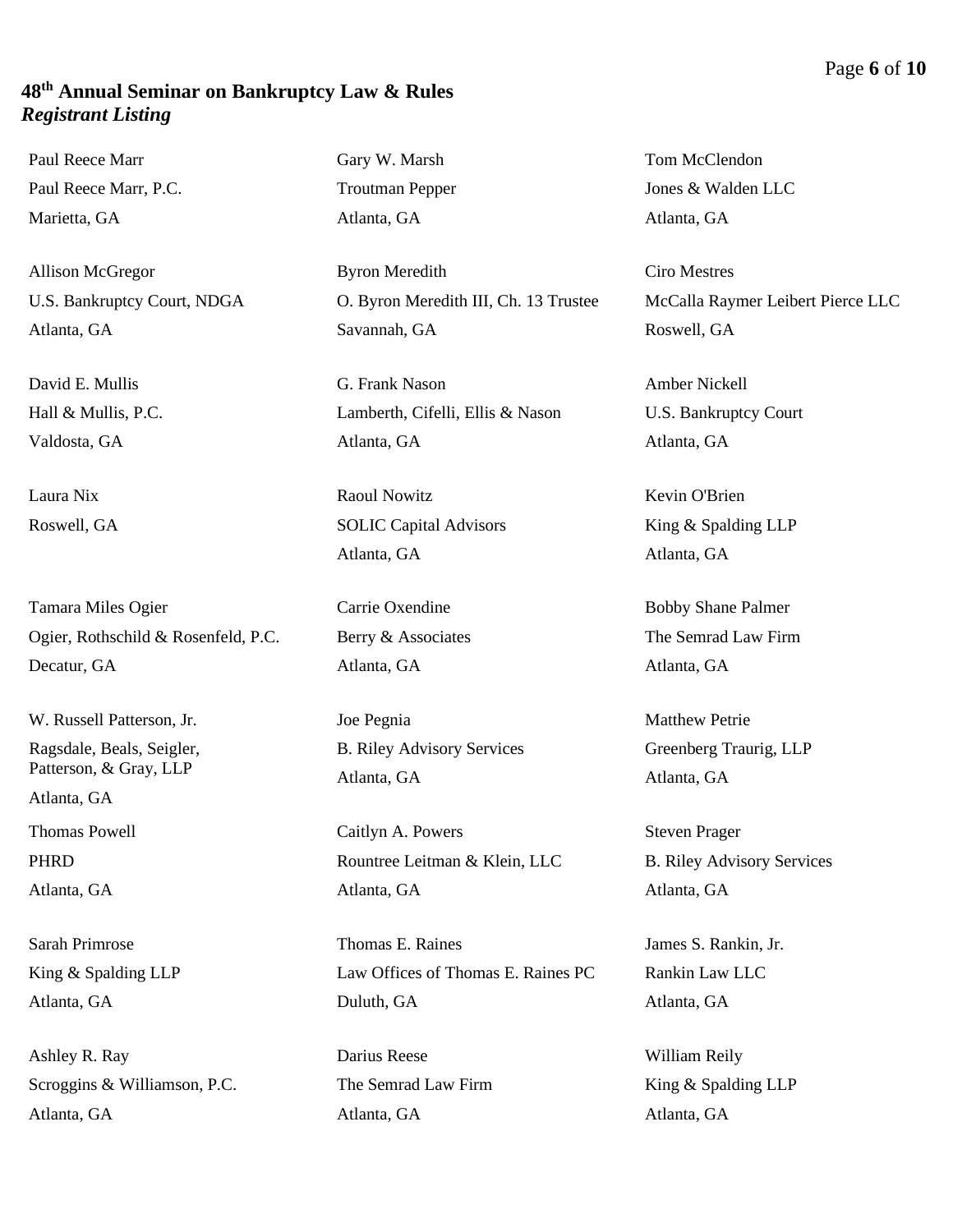Wendy Reiss McCalla Raymer Leibert Pierce Roswell, GA

Delaycee Shannon Rowland Melissa J. Davey, Ch. 13 Trustee Atlanta, GA

Alexandra Schnapp US Bankruptcy Court Atlanta, GA

Henry F. Sewell, Jr. The Law Offices of Henry F. Sewell, Jr. LLC Atlanta, GA Brian M. Shockley Clark and Washington Atlanta, GA

Clayton B. Smith Macey, Wilensky & Hennings LLP Sandy Springs, GA

Grant T. Stein Alston & Bird LLP Atlanta, GA

Elizabeth Sloane Tait Saedi Law Group, LLC Atlanta, GA

M. Regina Thomas U.S. Bankruptcy Court, NDGA Atlanta, GA

Michael Rethinger Law Office of Michael R Rethinger Atlanta, GA

Philip L. Rubin Lefkoff, Rubin, Gleason, Russo &Williams Atlanta, GA

Sarah Schofield King & Spalding LLP Atlanta, GA

Valerie Sherman Sherman Law Group Roswell, GA

Daniel Simon McDermott Will & Emery Atlanta, GA

Joseph Nevin Smith Smith Conerly LLP Carrollton, GA

Shayna M. Steinfeld Steinfeld & Steinfeld, PC Atlanta, GA

Brianna B. Taylor Office of Chief Counsel, IRS Atlanta, GA

John A. Thomson, Jr. Adams and Reese LLP Atlanta, GA

Eric W. Roach Nancy J. Whaley, Standing Ch. 13 Trustee Atlanta, GA

Edward Edward Safir K. Edward Safir, Chapter 13 Trustee Atlanta, GA

Wes Scott Moore Colson CPAs and Advisors Atlanta, GA

Leia Clement Shermohammed King & Spalding LLP Atlanta, GA

Gus H. Small Small Herrin LLP Atlanta, GA

Stephen Ryan Starks Brock and Scott PLLC Atlanta, GA

Kevin Arthur Stine Baker Donelson Atlanta, GA

Kelly Thomas Berry & Associates, LLC Atlanta, GA

Taner Thurman Rountree Leitman & Klein, LLC Atlanta, GA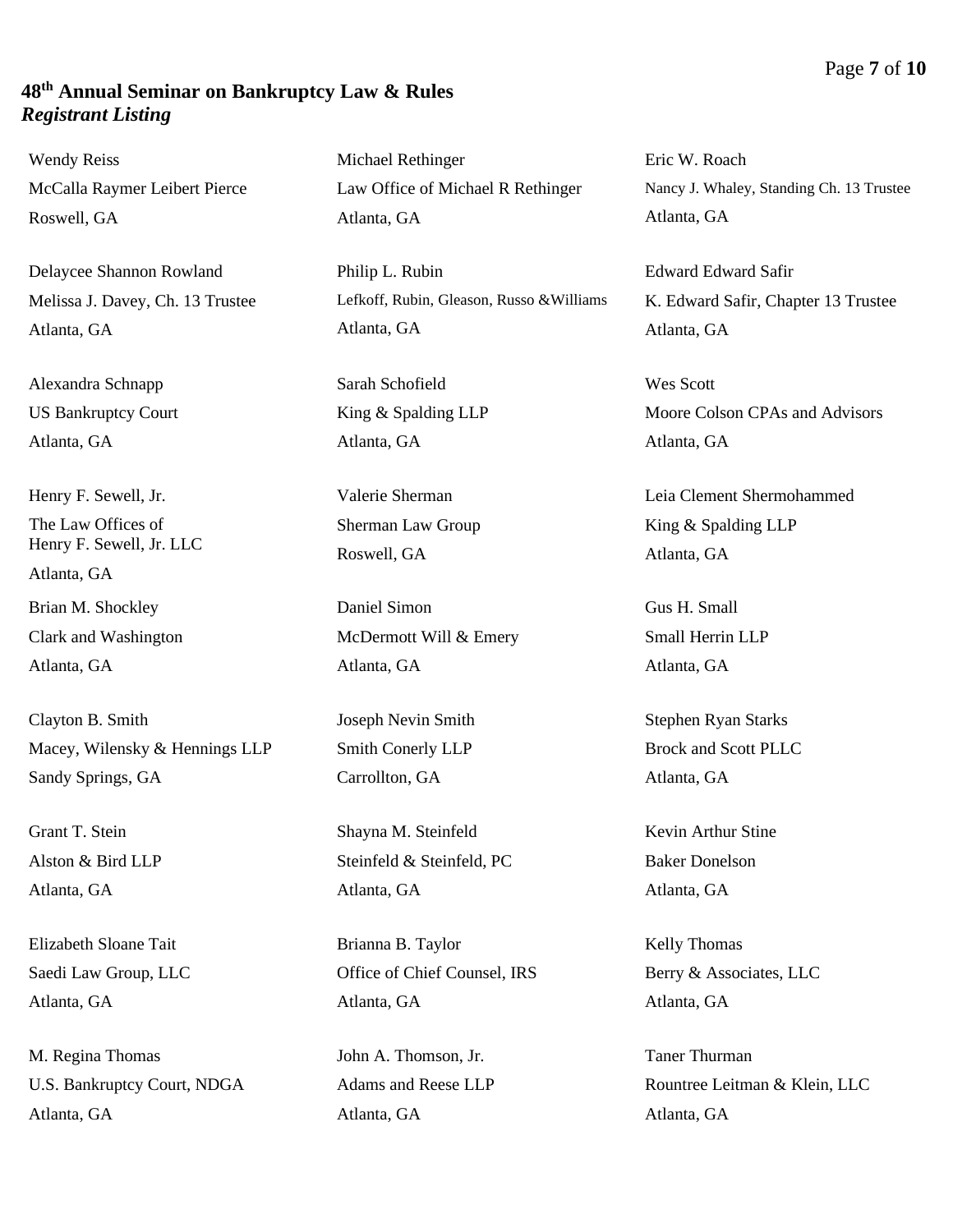Talia B. Wagner Morris, Manning & Martin, LLP Atlanta, GA

Jason H. Watson Morris Manning & Martin, LLP Atlanta, GA

David A. Wender Alston & Bird LLP Atlanta, GA

J. Robert Williamson Scroggins & Williamson, P.C. Atlanta, GA

Lisa McVicker Wolgast Morris, Manning & Martin, LLP Atlanta, GA

Angelyn M. Wright The Wright Law Alliance, P.C. Decatur, GA

Matthew Brash Newpoint Advisors Corporation Deerfield, IL

Kelly E. Waits Burr & Forman LLP Atlanta, GA

David S. Weidenbaum Office of the United States Trustee Atlanta, GA

Alyssa Whatley Law Offices of Alyssa Maloof Whatley LLC Atlanta, GA Dana Mitchell Wilson U.S. Bankruptcy Court Augusta, GA

Brandon Wood U.S. Bankruptcy Court, NDGA Atlanta, GA

Tyler Wright Moore Colson CPAs and Advisors Atlanta, GA

**IOWA** Vincent R. Ledlow Ledlow Law P.C. Ankeny, IA

> William Fasel The Claro Group Chicago, IL

**KENTUCKY** David M. Cantor Seiller Waterman LLC Louisville, KY

Bruce Walker Cohen Pollock Merlin Turner, PC Atlanta, GA

Matthew Weiss Parker Hudson Rainer & Dobbs LLP Atlanta, GA

Daniel L. Wilder Emmett L. Goodman, Jr., LLC Macon, GA

Harris B. Winsberg Parker Hudson Atlanta, GA

Robert Brian Wooldridge Mann & Wooldridge, P.C. Newnan, GA

Cliff Zucker FTI Consulting Atlanta, GA

### **ILLINOIS**

Arcan Hajer Huron Consulting Group Chicago, IL

James David Lyon James D. Lyon, Attorney at Law Lexington, KY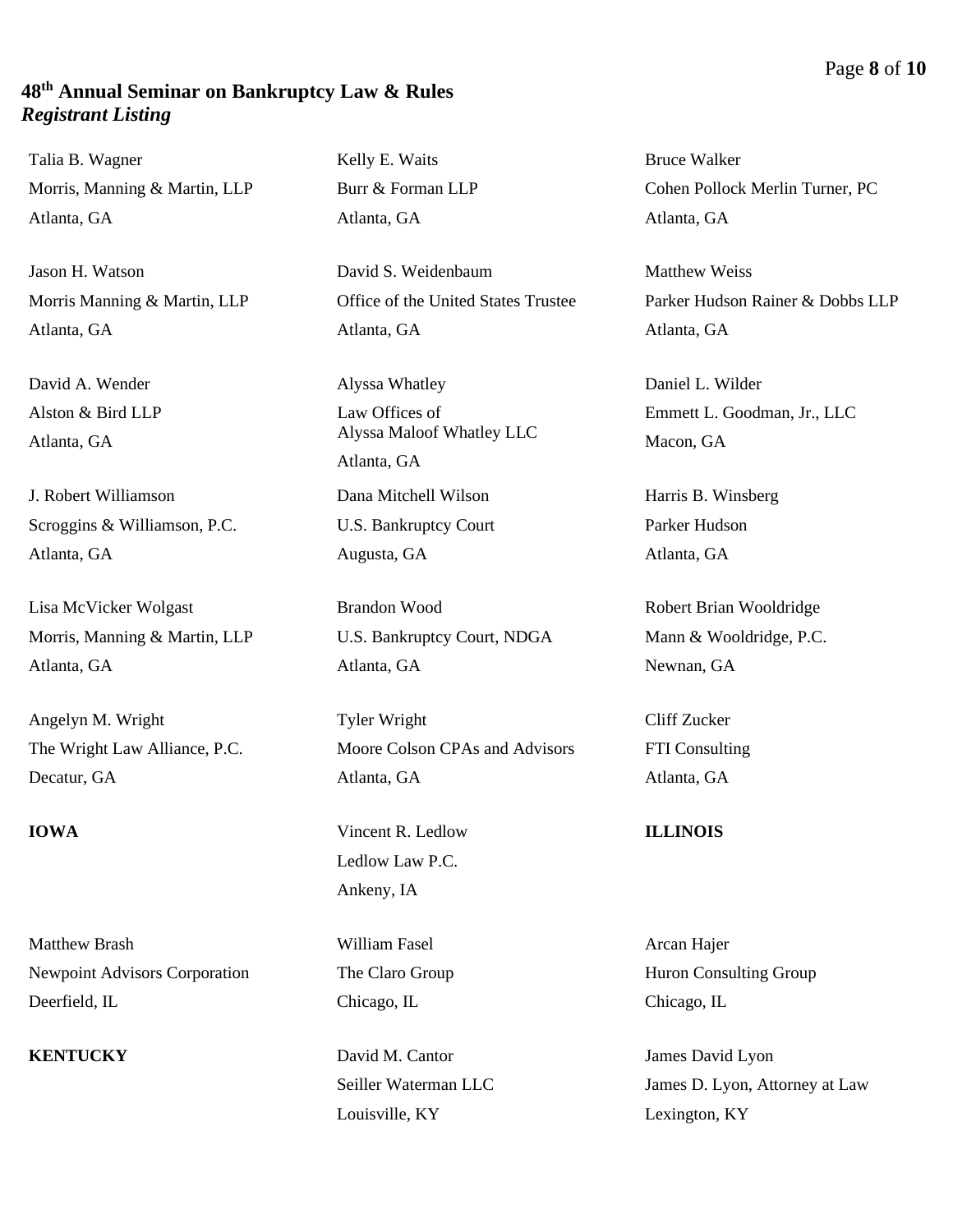| <b>LOUISIANA</b>                    | David J. Williams                   | <b>MASSACHUSETTS</b>       |
|-------------------------------------|-------------------------------------|----------------------------|
|                                     | David J. Williams, Attorney at Law  |                            |
|                                     | Lake Charles, LA                    |                            |
| Sarah Bolling Mancini               | <b>MARYLAND</b>                     | Christopher Helmrath       |
| <b>National Consumer Law Center</b> |                                     | <b>SC&amp;H</b> Capital    |
| Boston, MA                          |                                     | Ellicott City, MD          |
| Ken Mann                            | <b>MICHIGAN</b>                     | Kelly M. Hagan             |
| SC&H Group                          |                                     | Hagan Law Offices, PLC     |
| Ellicott City, MD                   |                                     | Traverse City, MI          |
| <b>MISSOURI</b>                     | Jeff Merritt                        | <b>NORTH CAROLINA</b>      |
|                                     | <b>Western District of Missouri</b> |                            |
|                                     | Kansas City, MO                     |                            |
| Brian Bonaviri                      | David Tyburski                      | <b>NEW YORK</b>            |
| <b>Grant Thornton LLP</b>           | PricewaterhouseCoopers              |                            |
| Charlotte, NC                       | Charlotte, NC                       |                            |
| <b>Steven Fleming</b>               | Patrick K. Schaefer                 | Lauren Tauro               |
| PwC                                 | Nationwide TFS LLC                  | Weil, Gotshal & Manges LLP |
| New York, NY                        | Jericho, NY                         | New York, NY               |
| <b>OHIO</b>                         | Austin B. Barnes                    | Michael J. Kaczka          |
|                                     | Sandhu Law Group, LLC               | McDonald Hopkins LLC       |
|                                     | Cleveland, OH                       | Cleveland, OH              |
| <b>OKLAHOMA</b>                     | Doug Wedge                          | <b>PENNSYLVANIA</b>        |
|                                     | <b>U.S. Bnkruptcy Court WDOK</b>    |                            |
|                                     | Oklahoma City, OK                   |                            |
| Guy C. Fustine                      | Michael J. Graml                    | Ashley M. Mulryan          |
| Knox Law Firm                       | Michael J. Graml, Esq.              | Knox McLaughlin            |
| Erie, PA                            | Erie, PA                            | Gornall & Sennett, P.C.    |
|                                     |                                     | Erie, PA                   |